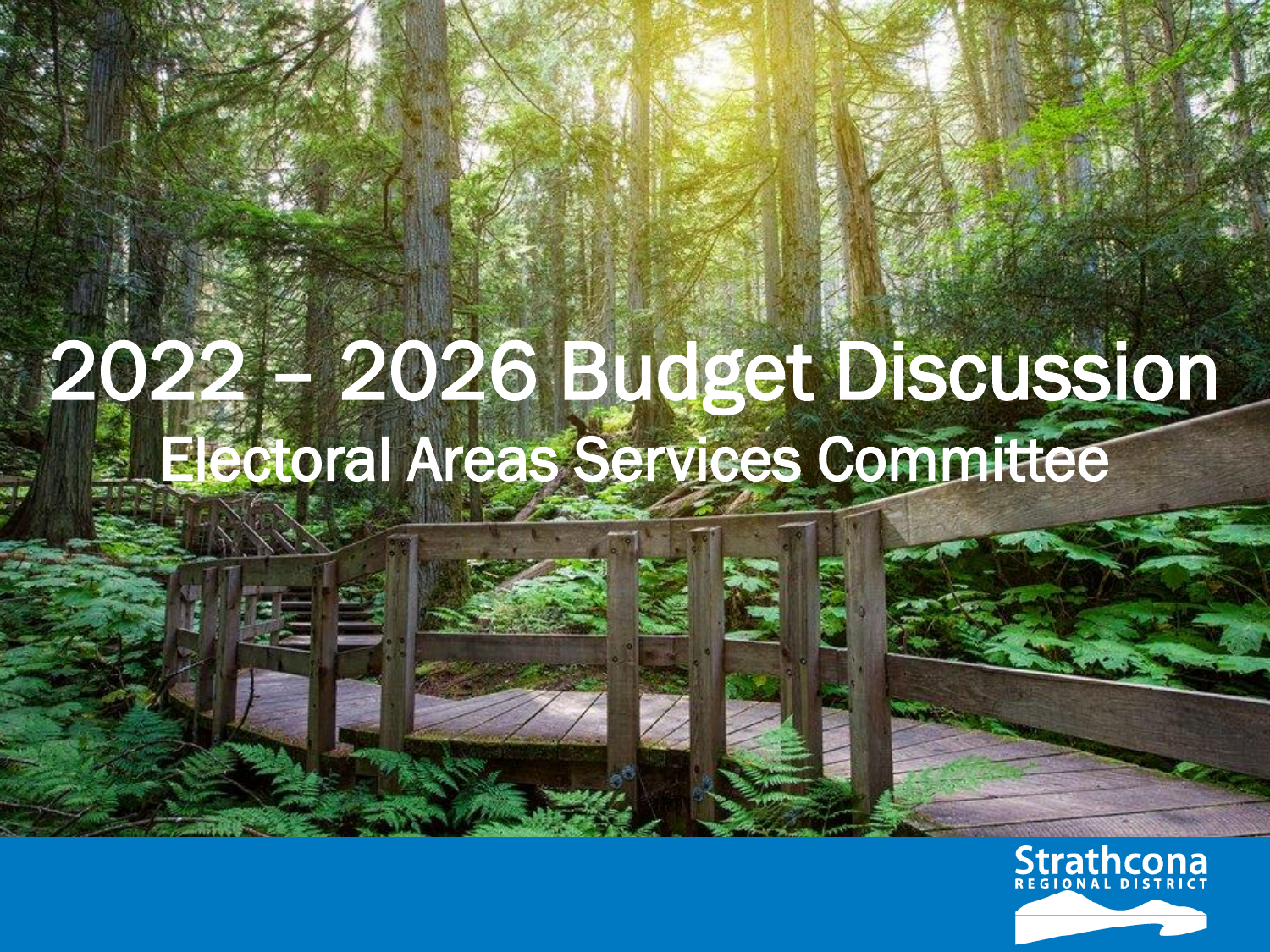

## Assessment Shift

Two Factors to Consider:

1. Assessment Shift Between Regional Areas.

How much has the total tax base changed in one area, relative to the rest of the areas?

2. Assessment Shift Between Classes. How much has the residential tax base changed, relative to the rest of the assessment classes?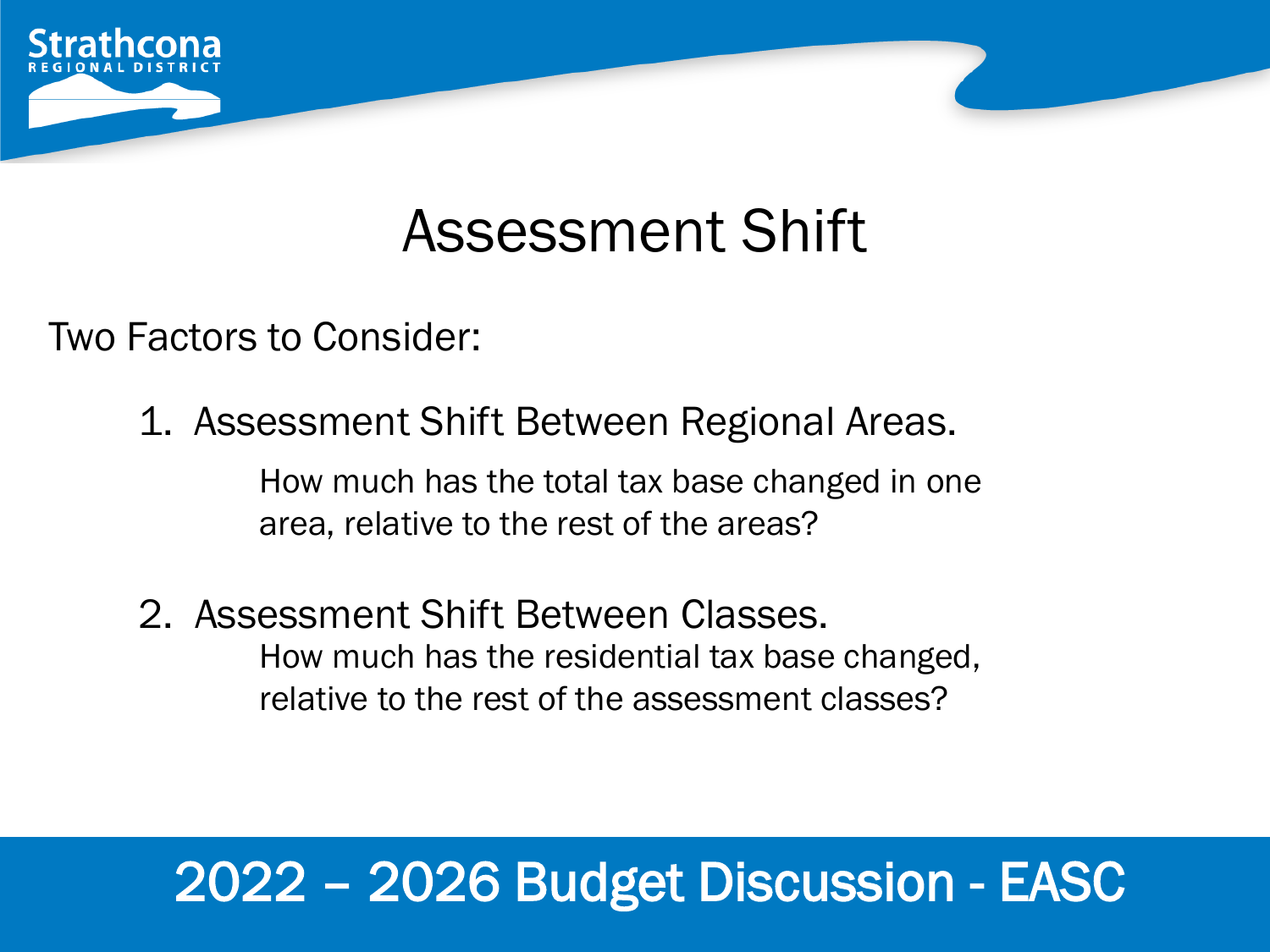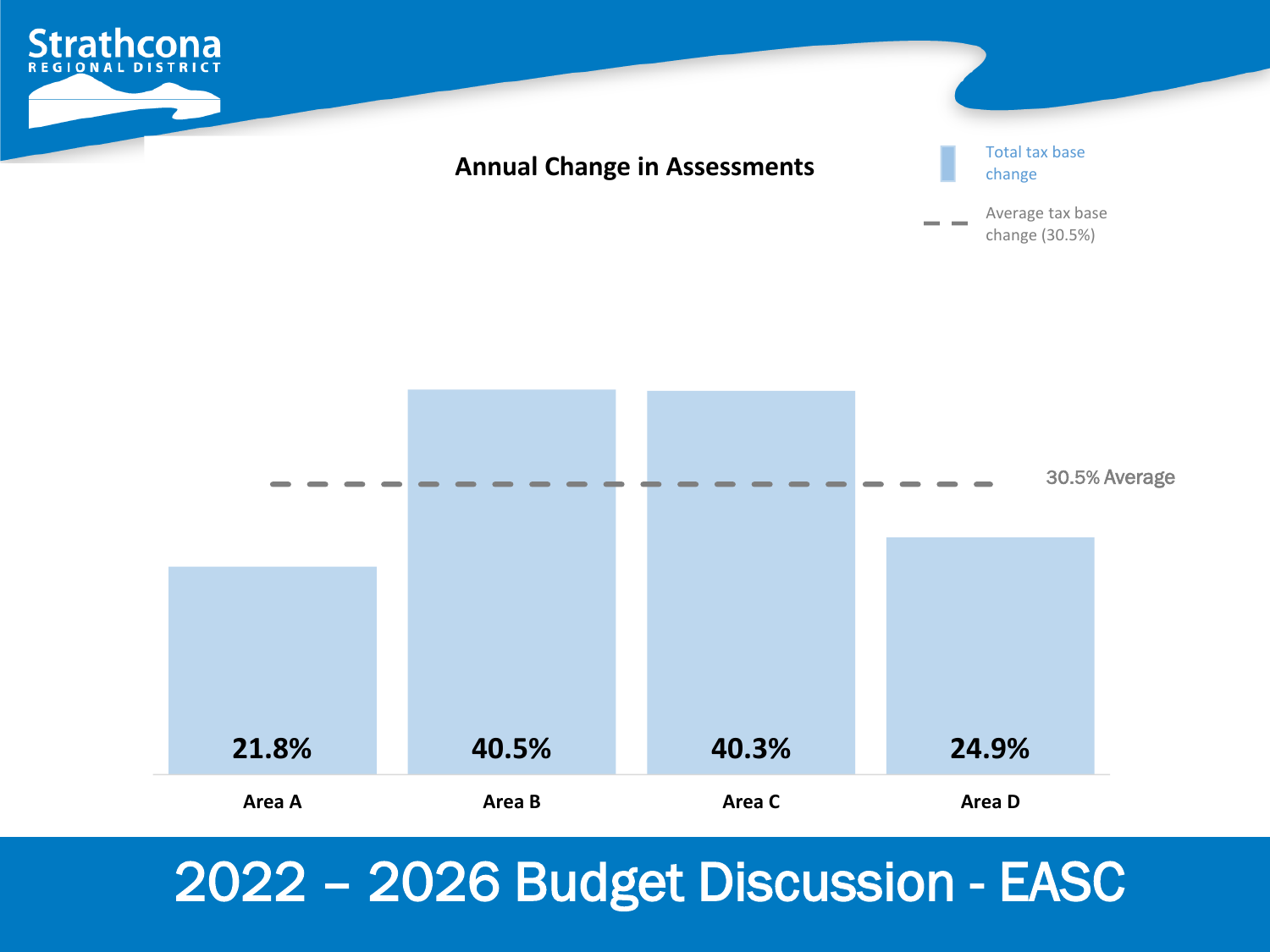



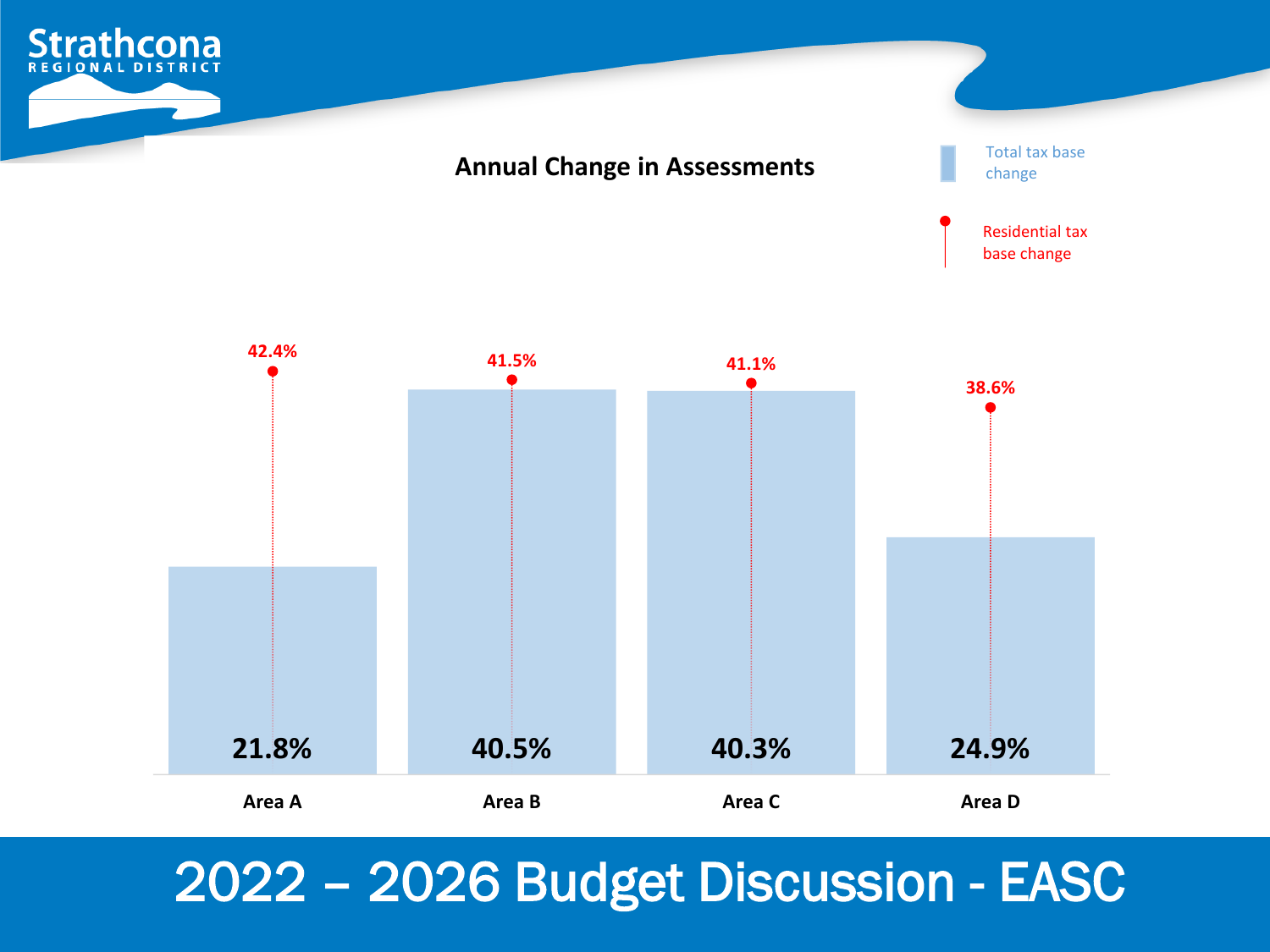

#### Electoral Area A

5 Year Trend in Converted Assessments

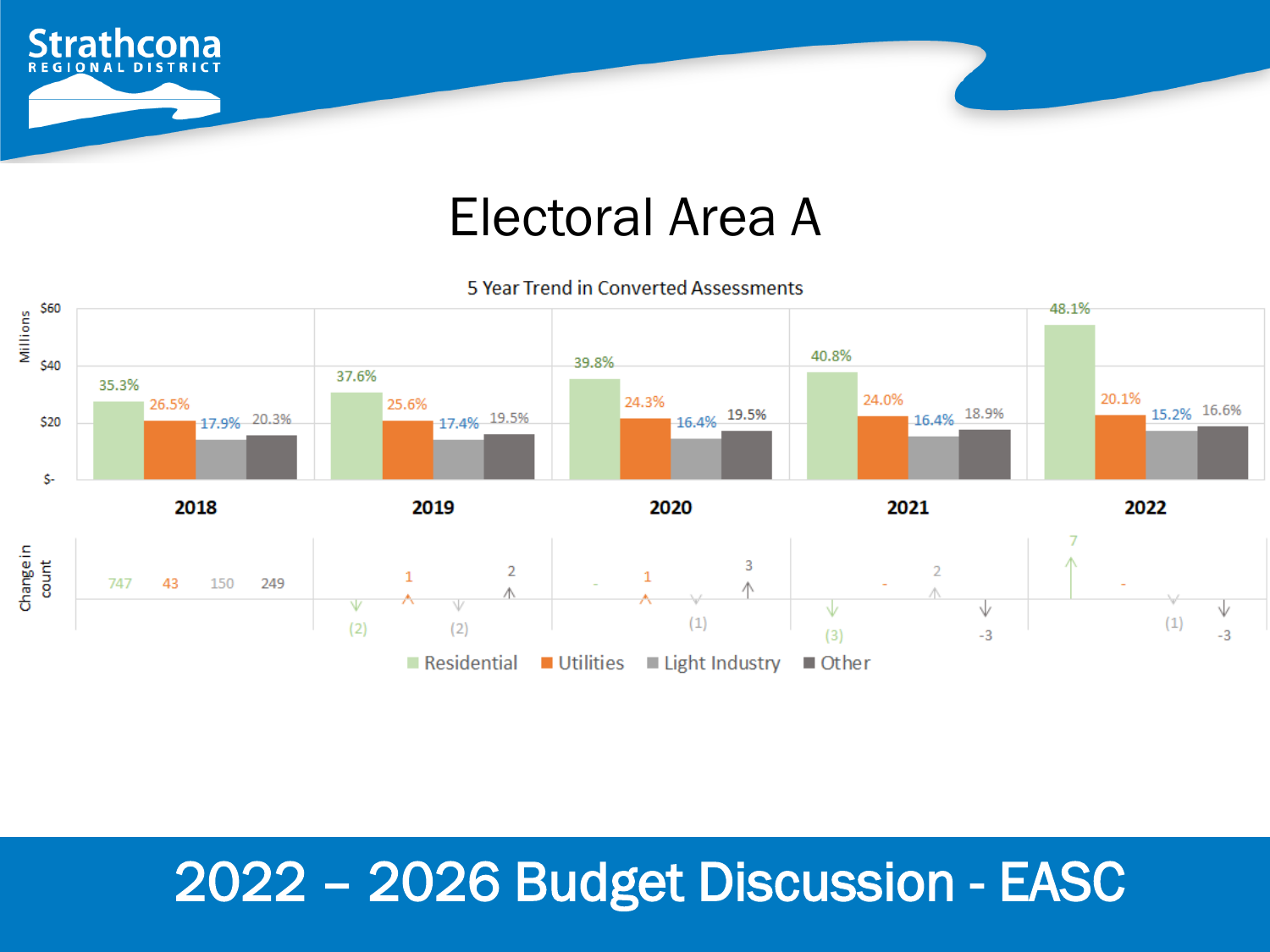

#### Electoral Area D

5 Year Trend in Converted Assessments

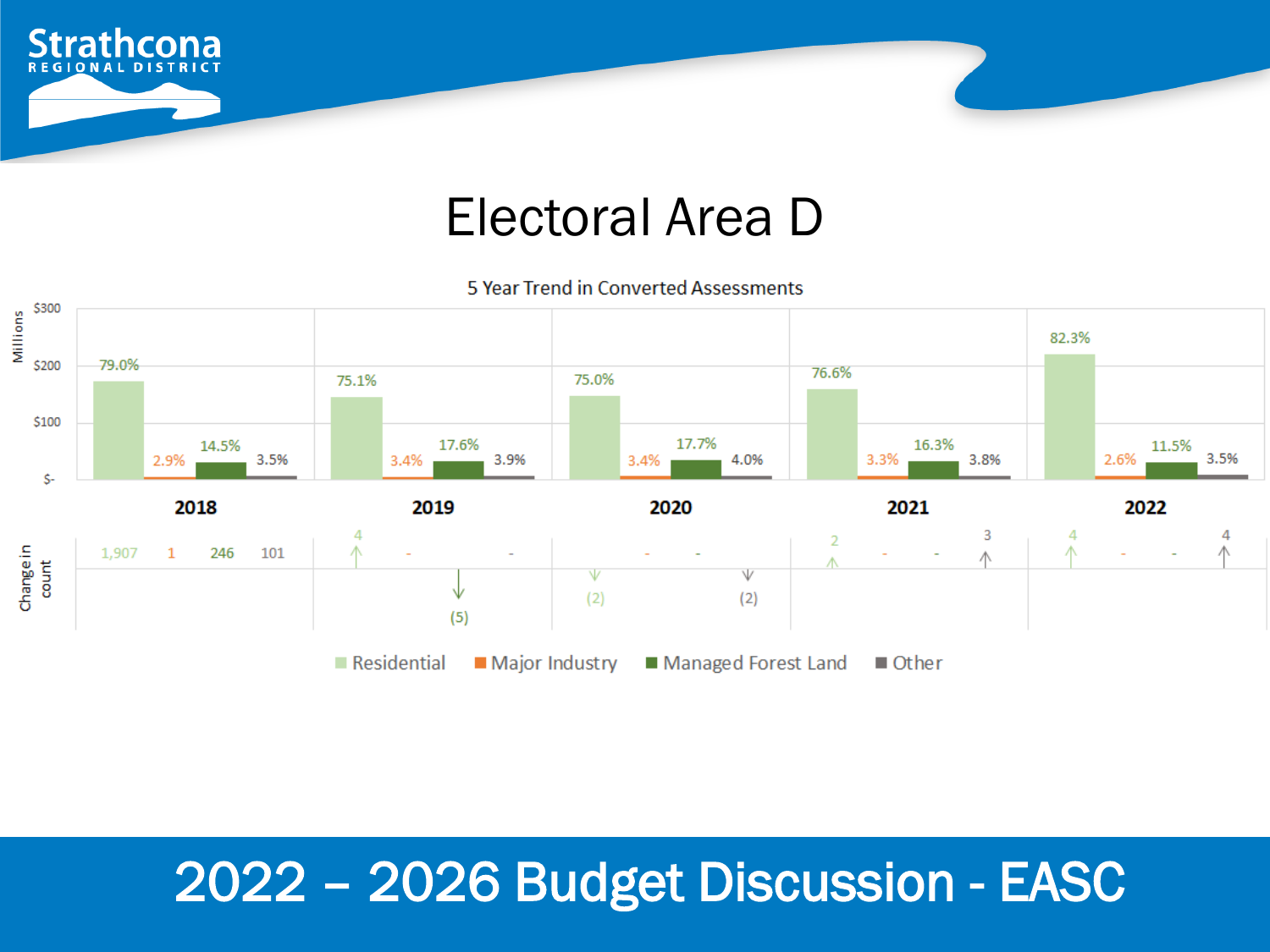

#### Electoral Area Services

#### **Electoral Area Shared Functions**

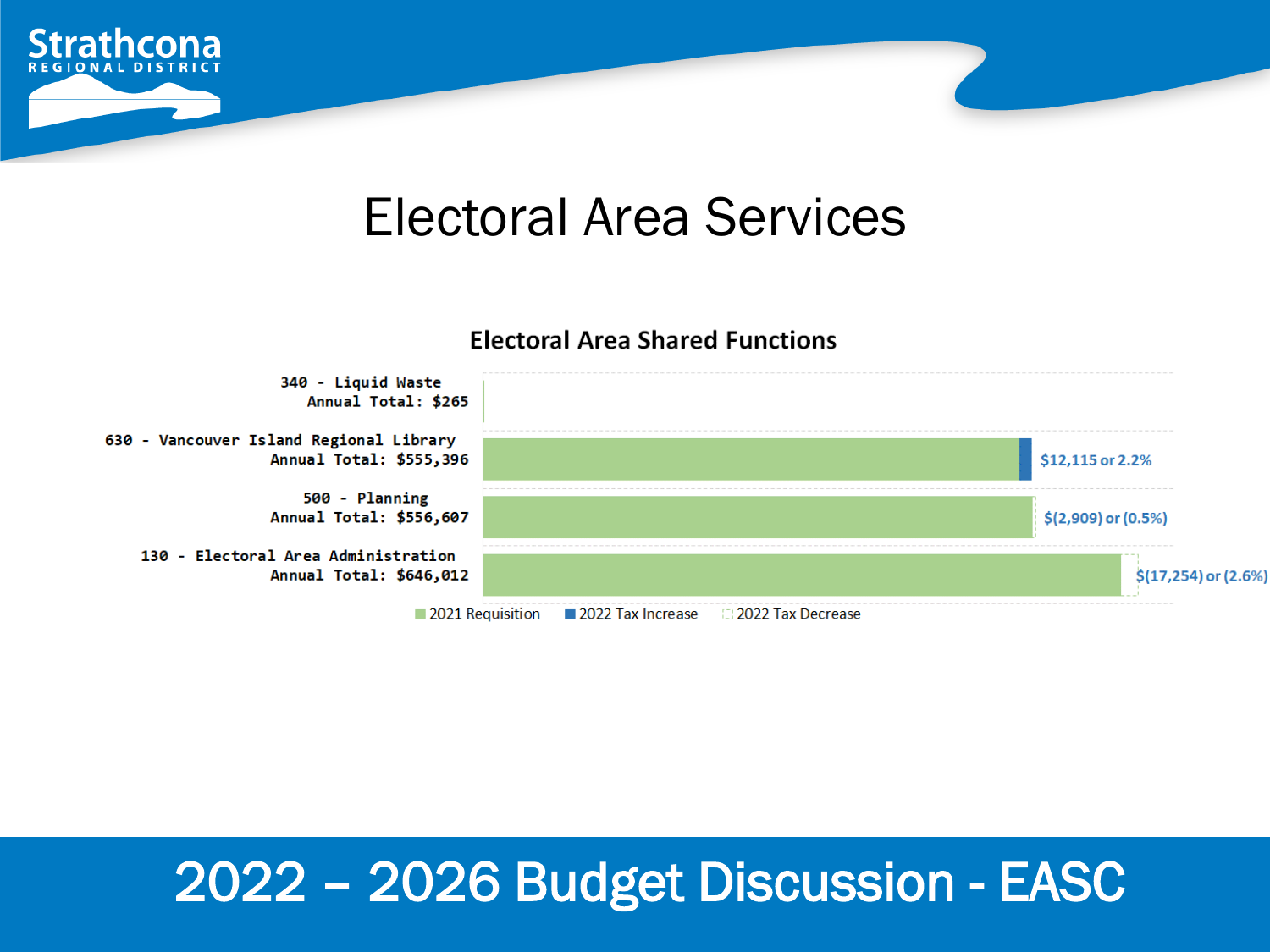

### Electoral Area Services

Gas Tax



|           |           | 2022 Balance Forecast |             |
|-----------|-----------|-----------------------|-------------|
| Area A    | Area B    | Area C                | Area D      |
| \$740,210 | \$280,921 | \$1,544,636           | \$2,379,666 |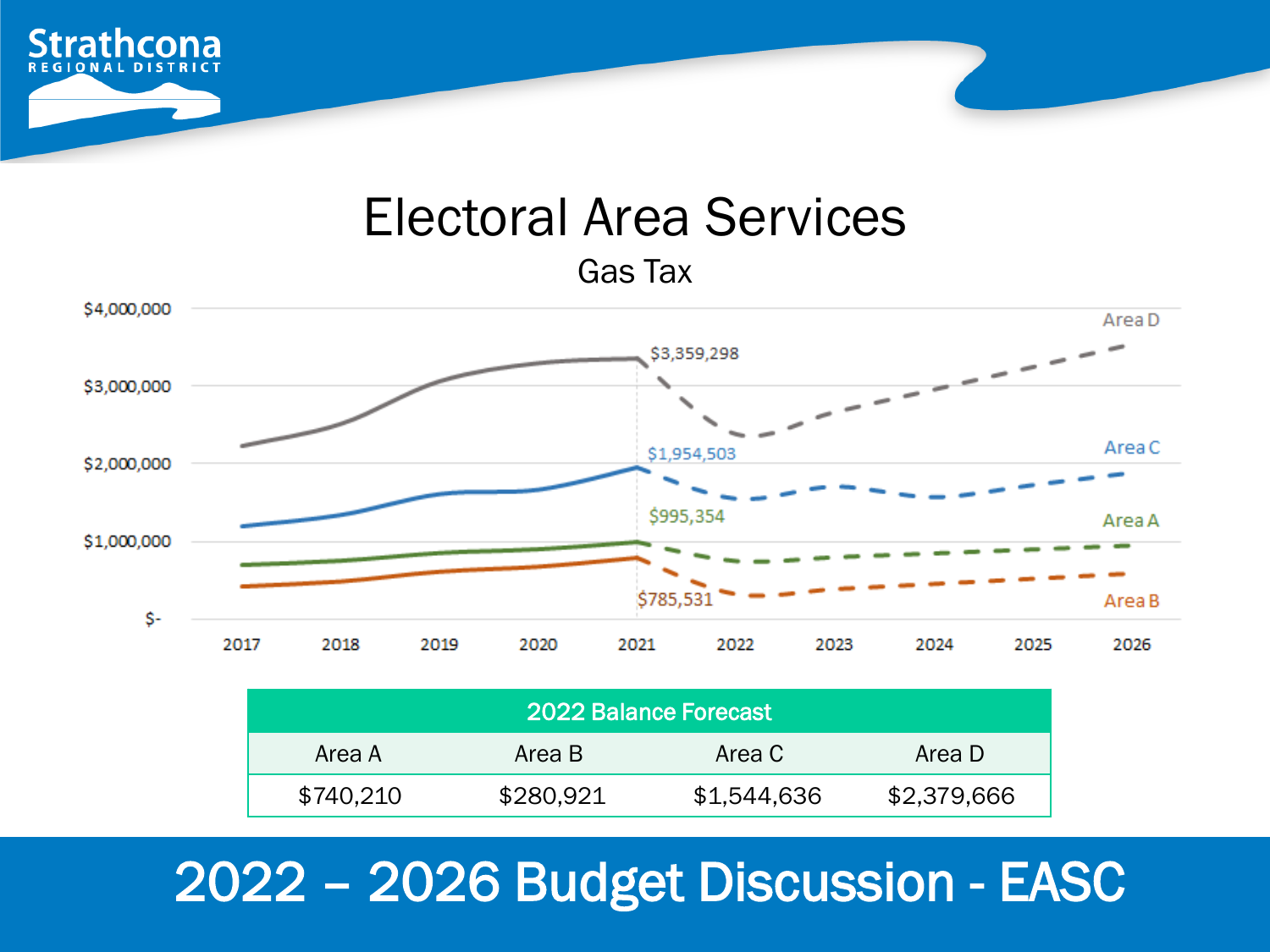**Impact of Assessment Shift:**  $$(14, 176)(Sayward)$ \$(8,818) (Kyuquot)

 $$(6, 465)$ 

 $$(8,903)$ 

 $$(1)$ 2021 - 2022 Change:  $$0$  $$(13,603)$ , or  $(4.1\%)$ [Shift: \$(14,176), or 57.1%]  $$0$  $$0$ 2021 - 2022 Change:  $$(13,911)$ , or  $(9.8\%)$  $$0$ [Shift: \$(8,818), or 27.6%]  $$(67)$ 2021 - 2022 Change: (Sayward) \$31.42 per Home. [Shift: \$25.64]  $$0$  $$(9, 199)$  $$(211)$ 2021 - 2022 Change (Kyuquot): \$12.13 per Home. [Shift: \$17.28]  $$(258)$  $$0$  $$(2,672)$  $$0$ \$1,784  $$(1,054)$  $$(1,049)$  $$(1,296)$  $$2,116$ \$35 \$2,375  $$0$  $$(2, 416)$  $$(2,548)$  $$(3,846)$  $$(5,558)$ \$0  $$0$  $$(5,981)$  $$(5,570)$ 

510 - Planning (Non Part 24)  $$(0)$ Annual Total: \$10 151 - Feasibility Studies - Electoral Area A \$7 Annual Total: \$257 534 - House Numbering Area A Sayward ^  $$1$ Annual Total: \$378 677 - Kyuquot Community Hall ^  $$(11)$ Annual Total: \$484 554 - Economic Development - Area A Sayward ^ \$0 Annual Total: \$500 150 - Feasibility Studies - Regional \$903 Annual Total: \$919 271 - Kyuquot Nootka Emergency Program ^ \$0 Annual Total: \$1,000 149 - Regional Broadband Annual Total: \$2,965 145 - Home Away From Home Annual Total: \$3,630 120 - Grant in Aid Area A  $$2,745$ Annual Total: \$3,054 364 - Area A Kyuquot Nootka Solid Waste ^ Annual Total: \$7,578 272 - Strathcona Emergency Program Annual Total: \$14,833 275 - 911 Answering Service Annual Total: \$17,669 368 - Sayward and Area A Refuse ^ Annual Total: \$21,883 680 - Sayward Valley Heritage Hall ^ Annual Total: \$26,650 110 - Administration - General Government Annual Total: \$35,825 630 - Vancouver Island Regional Library Annual Total: \$72,932 245 - Sayward Valley Fire Protection ^ Annual Total: \$75,000 500 - Planning Annual Total: \$73,091 130 - Electoral Area Administration Annual Total: \$84,831

2021 Tax per Houshold

 $$(3,369)$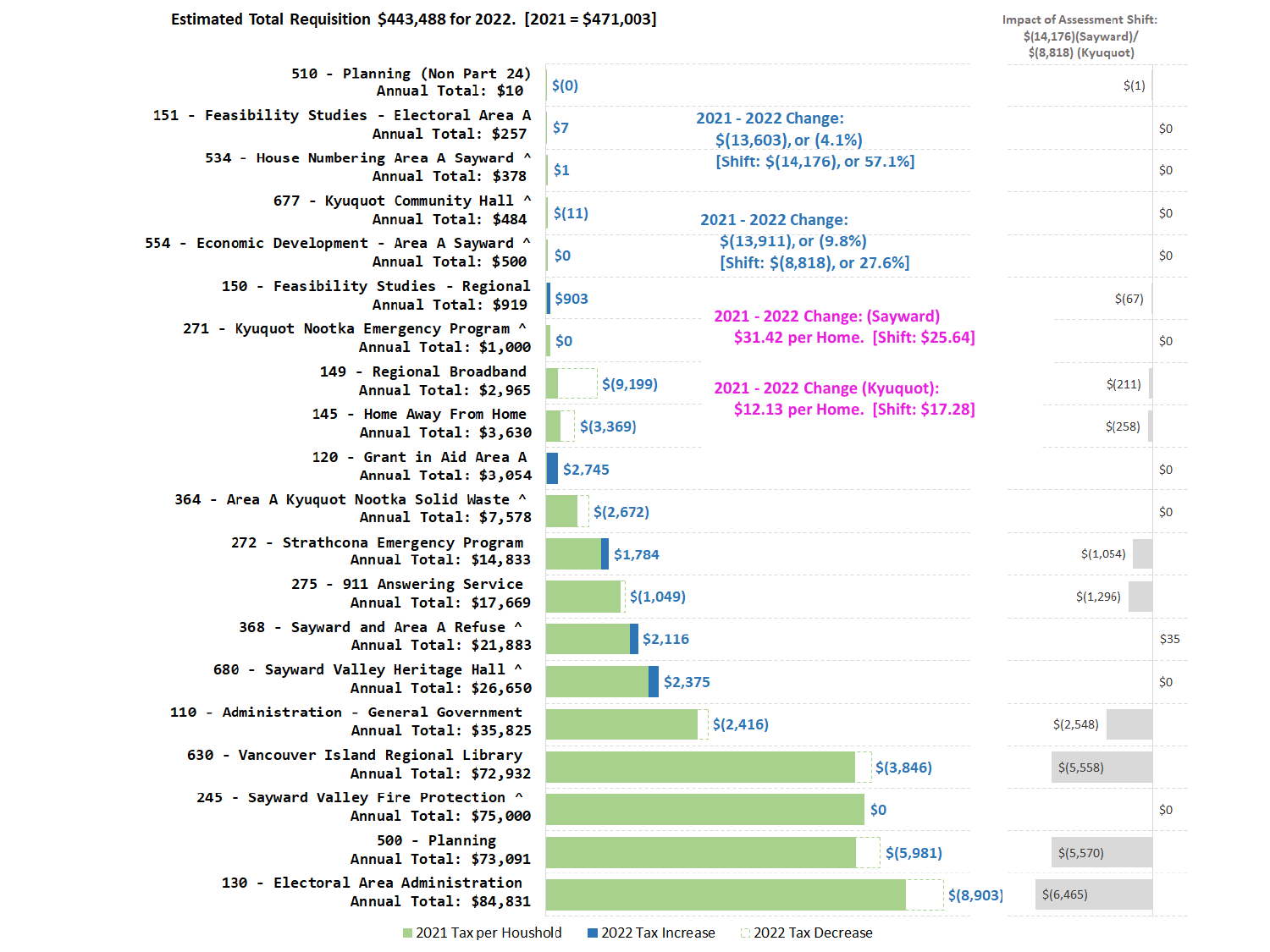| Estimated Total Requisition \$918,598 for 2022. [2021 = \$882,223]     | <b>Impact of Assessment Shift:</b><br>\$20,549                                           |         |  |
|------------------------------------------------------------------------|------------------------------------------------------------------------------------------|---------|--|
| 510 - Planning (Non Part 24)<br>Annual Total: \$9                      | \$1                                                                                      | \$1     |  |
| 340 - Liquid Waste<br>Annual Total: \$64                               | \$9                                                                                      | \$6     |  |
| 157 - Feasibility Studies - Electoral Area B<br>Annual Total: \$236    | $-2021 - 2022$ Change:<br>\$36,375, or 4.1%<br>\$(1, 173)<br>[Shift: \$20,549, or 56.5%] | \$0     |  |
| 697 - Heritage Conservation - Area B<br>Annual Total: \$252            | $$$ (998)                                                                                | \$0     |  |
| 535 - House Numbering Area B<br>Annual Total: \$505                    | $2021 - 2022$ Change:<br>\$1<br>\$50.37 per Home [Shift: \$27.17]                        | \$0     |  |
| 150 - Feasibility Studies - Regional<br>Annual Total: \$913            | \$900                                                                                    | \$63    |  |
| 149 - Regional Broadband<br>Annual Total: \$2,948                      | \$(7, 543)                                                                               | \$209   |  |
| 145 - Home Away From Home<br>Annual Total: \$3,609                     | \$(2, 427)                                                                               | \$255   |  |
| 272 - Strathcona Emergency Program<br>Annual Total: \$14,746           | \$3,493                                                                                  | \$1,045 |  |
| 275 - 911 Answering Service<br>Annual Total: \$17,567                  | \$1,423                                                                                  | \$1,210 |  |
| 251 - Cortes Island First Responder<br>Annual Total: \$21,294          | \$50                                                                                     | \$0     |  |
| 126 - Grant In Aid Area B<br>Annual Total: \$25,601                    | \$(64)                                                                                   | \$0     |  |
| 110 - Administration - General Government<br>Annual Total: \$35,617    | \$2,636                                                                                  | \$2,522 |  |
| 374 - Area B Refuse Disposal ^<br>Annual Total: \$60,832               | \$2,897                                                                                  | \$0     |  |
| 682 - Cortes Island Community Halls<br>Annual Total: \$71,346          | \$1,364                                                                                  | \$0     |  |
| 630 - Vancouver Island Regional Library<br>Annual Total: \$72,509      | \$6,291                                                                                  | \$4,814 |  |
| 500 - Planning<br>Annual Total: \$72,667                               | \$4,470                                                                                  | \$4,825 |  |
| 130 - Electoral Area Administration<br>Annual Total: \$84,339          | \$3,497                                                                                  | \$5,600 |  |
| 617 - Community Parks Area B<br>Annual Total: \$180,731                | \$3,011                                                                                  | \$0     |  |
| 250 - South Cortes Island Fire Protection ^<br>Annual Total: \$252,812 | \$18,537                                                                                 | \$0     |  |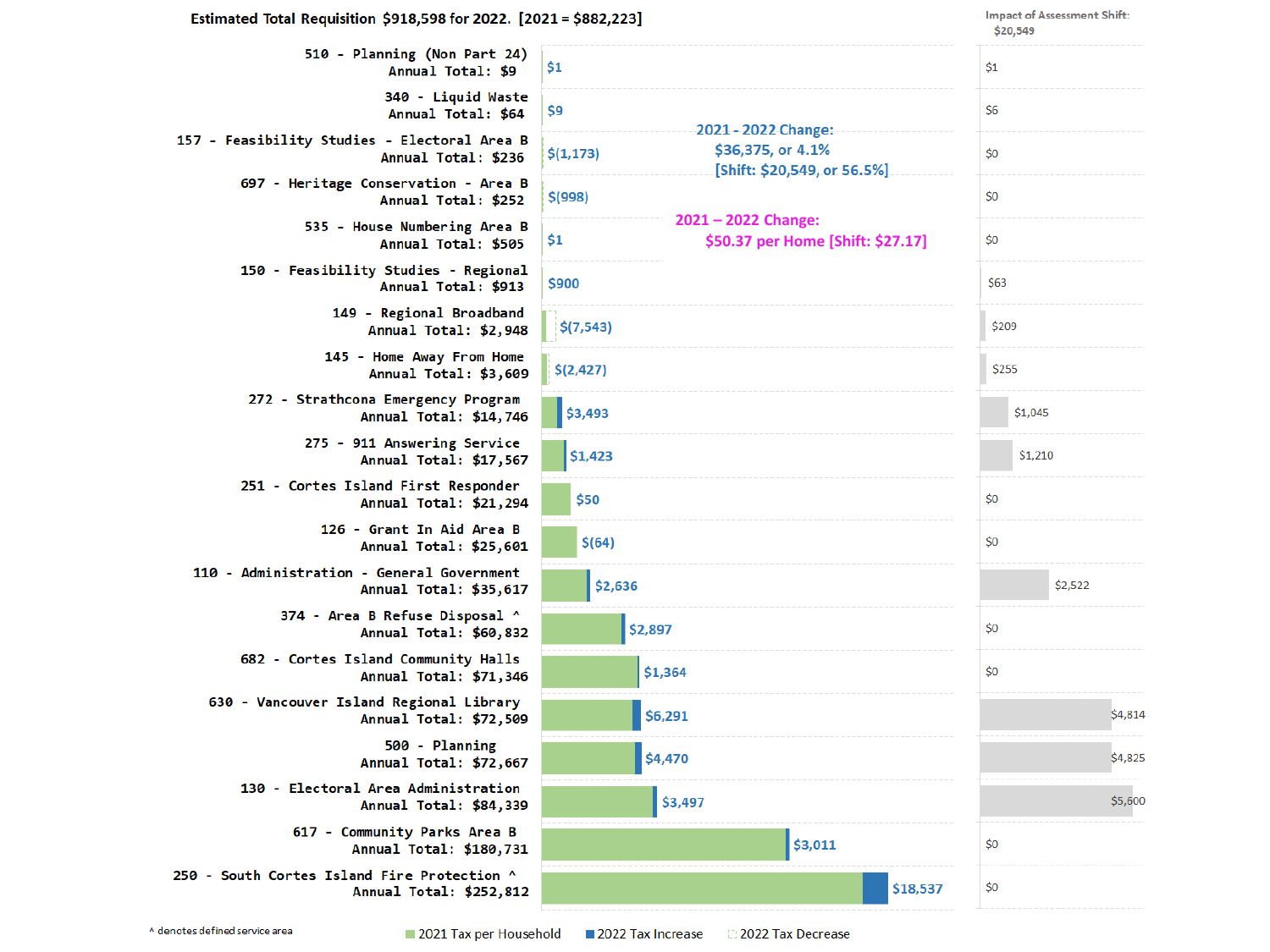| Estimated Tax Requisition \$1,210,912 for 2022. [2021 = \$1,152,233]    |                                                  | \$51,218        | <b>Impact of Assessment Shift:</b> |  |
|-------------------------------------------------------------------------|--------------------------------------------------|-----------------|------------------------------------|--|
| 132 - Wharves<br>Annual Total: \$0                                      | \$0                                              | \$0             |                                    |  |
| 510 - Planning (Non Part 24)<br>Annual Total: \$24                      | \$3                                              | \$2             |                                    |  |
| 255 - North Quadra Assistance Response ^<br>Annual Total: \$260         | 2021 - 2022 Change:<br>\$10<br>\$58,679, or 5.1% | \$0             |                                    |  |
| 536 - House Numbering Area C<br>Annual Total: \$505                     | [Shift: \$51,218, or 87.3%]<br>\$1               | \$0             |                                    |  |
| 150 - Feasibility Studies - Regional<br>Annual Total: \$2,307           | \$2,274<br>2021 - 2022 Change:                   | \$157           |                                    |  |
| 698 - Heritage Conservation - Area C<br>Annual Total: \$3,663           | \$29.07 per Home. [Shift: \$22.37]<br>\$2,413    | \$0             |                                    |  |
| 770 - Electoral Area C Street Lighting Service<br>Annual Total: \$6,719 | \$102                                            | \$0             |                                    |  |
| 149 - Regional Broadband<br>Annual Total: \$7,445                       | \$(19,076)                                       | \$521           |                                    |  |
| 158 - Feasibility Studies - Electoral Area C<br>Annual Total: \$9,103   | \$7,927                                          | \$0             |                                    |  |
| 145 - Home Away From Home<br>Annual Total: \$9,115                      | \$(6, 145)                                       | \$637           |                                    |  |
| 127 - Grant In Aid Area C<br>Annual Total: \$2,637                      | \$(15, 570)                                      | \$0             |                                    |  |
| 555 - Economic Development - Area C<br>Annual Total: \$20,602           | \$602                                            | \$0             |                                    |  |
| 272 - Strathcona Emergency Program<br>Annual Total: \$37,244            | \$8,795                                          | \$2,606         |                                    |  |
| 275 - 911 Answering Service<br>Annual Total: \$44,366                   | \$3,556                                          | \$3,018         |                                    |  |
| 110 - Administration - General Government<br>Annual Total: \$89,956     | \$6,581                                          |                 | \$6,292                            |  |
| 630 - Vancouver Island Regional Library<br>Annual Total: \$183,129      | \$15,733                                         |                 | \$12,000                           |  |
| 500 - Planning<br>Annual Total: \$183,529                               | \$11,130                                         |                 | \$12,026                           |  |
| 685 - Quadra Island Community Hall Subsidy ^<br>Annual Total: \$193,522 | \$18,045                                         | \$0             |                                    |  |
| 618 - Community Parks Area C<br>Annual Total: \$203,779                 |                                                  | \$0<br>\$13,657 |                                    |  |
| 130 - Electoral Area Administration<br>Annual Total: \$213,008          |                                                  | \$8,642         | \$13,958                           |  |

**Impact of Assessment Shift:**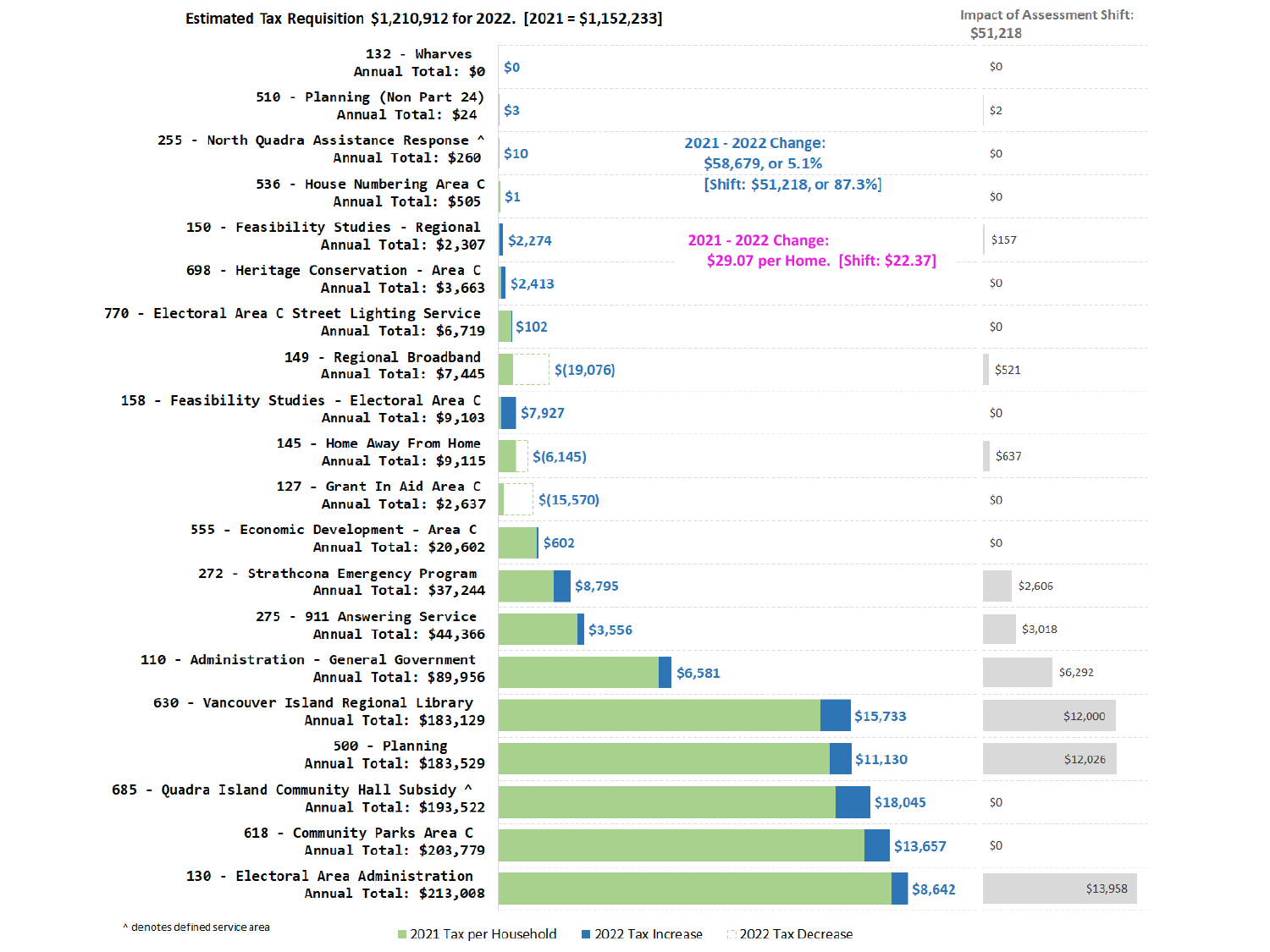| I                                            | <b>Impact of Assessment Shift:</b><br>\$(43, 314) |     |  |
|----------------------------------------------|---------------------------------------------------|-----|--|
|                                              | \$(1)                                             |     |  |
|                                              | \$(6)                                             |     |  |
|                                              |                                                   | \$0 |  |
| 2021 - 2022 Change:<br>\$(87,927), or (2.5%) |                                                   | \$0 |  |
| [Shift: \$(43,314), or 49.3%]                |                                                   | \$0 |  |
| 2021 - 2022 Change:                          |                                                   | \$0 |  |
| \$67.87 per Home. [Shift: \$77.96]           | \$(134)                                           |     |  |
|                                              |                                                   | \$0 |  |
|                                              | \$(412)                                           |     |  |
|                                              | \$ (505)                                          |     |  |
|                                              |                                                   | \$0 |  |
|                                              |                                                   | \$0 |  |
|                                              |                                                   | \$0 |  |
|                                              | \$(2,059)                                         |     |  |
|                                              | \$(2,572)                                         |     |  |

 $|$6,551$  $$(1,825)$  $$(4,575)$  $$(4,977)$  $$$ (36,888)  $$0$ \$1,831 \$0 \$5,343  $$0$  $$(6,063)$  $$(11,256)$  $$(12,528)$  $$(11, 281)$  $$(20, 489)$  $$(13,093)$ \$9,738 \$0 \$0 \$0  $$17,641$ \$2,982

 $$(27, 675)$ 

 $$(16, 268)$ 

 $$(9,940)$ 

\$727

\$1,516

Annual Total: \$30 340 - Liquid Waste \$6 Annual Total: \$201 295 - Noise Control \$78 Annual Total: \$310 298 - Unsightly Premises \$75 Annual Total: \$325 533 - House Numbering Area D  $$1$ Annual Total: \$606 154 - Feasibility Studies - Area D \$2,006 Annual Total: \$2,256 150 - Feasibility Studies - Regional \$2,811 Annual Total: \$2,857 790 - Oyster River Bank Protection ^ \* \$0 Annual Total: \$9,000 149 - Regional Broadband Annual Total: \$9,221 145 - Home Away From Home Annual Total: \$11,289 123 - Grant In Aid Area D Annual Total: \$32,342 750 - Area D Street Lighting Service ^ Annual Total: \$35,717 290 - Electoral Area D Animal Control Annual Total: \$45,020 272 - Strathcona Emergency Program Annual Total: \$46,131 275 - 911 Answering Service Annual Total: \$54,953 110 - Administration - General Government Annual Total: \$111,420 285 - Building Inspection Annual Total: \$120,827 785 - Transit - Area D Annual Total: \$168,144 614 - Community Parks Area D Annual Total: \$218,014 630 - Vancouver Island Regional Library Annual Total: \$226,826 500 - Planning Annual Total: \$227,320 130 - Electoral Area Administration Annual Total: \$263,833 210 - Campbell River Fire Protection ^ Annual Total: \$496,613 319 - Electoral Area D Water ^ Annual Total: \$598,842 640 - Strathcona Gardens Annual Total: \$785,549